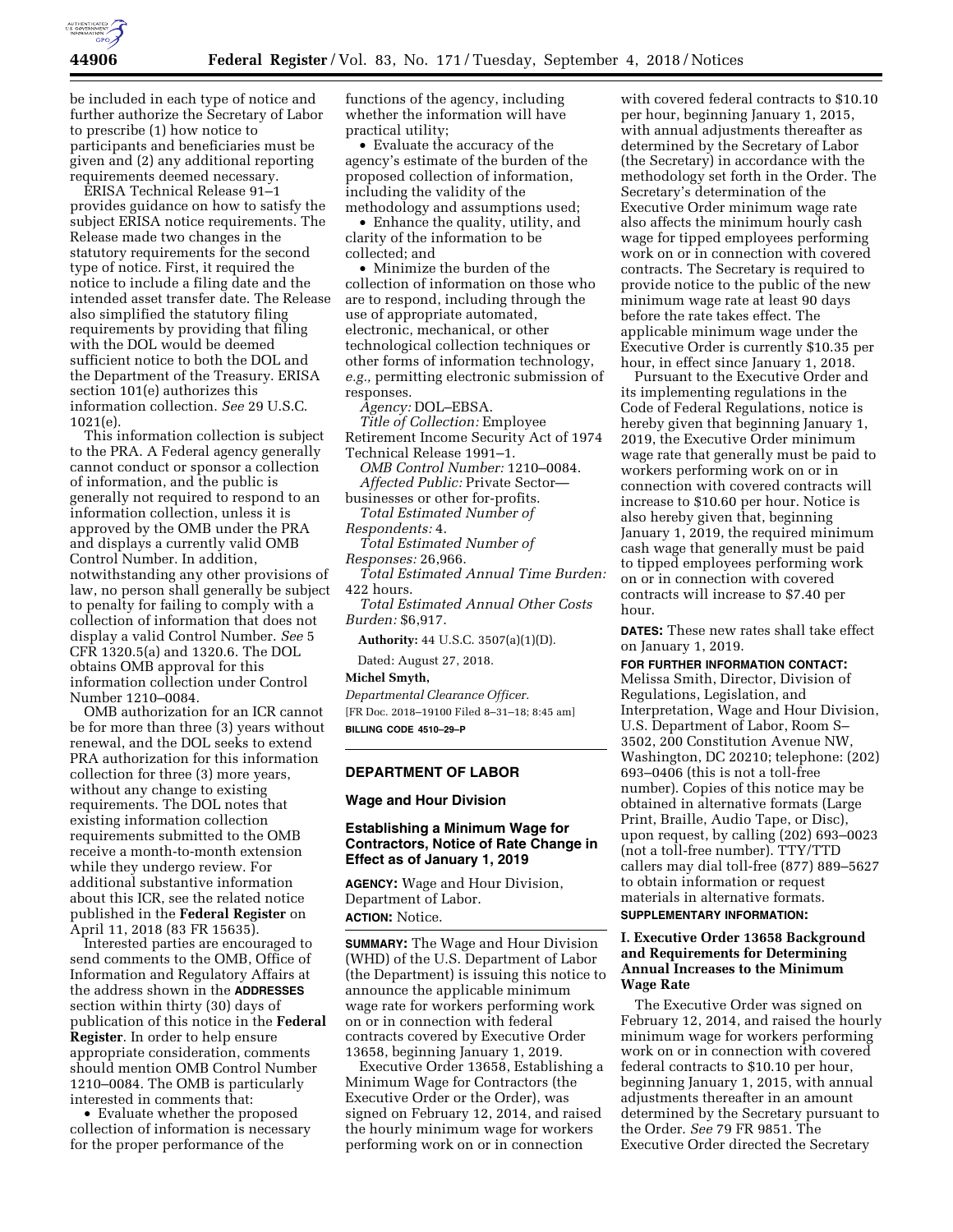to issue regulations to implement the Order's requirements. *See* 79 FR 9852. Accordingly, after engaging in noticeand-comment rulemaking, the Department published a Final Rule on October 7, 2014 to implement the Executive Order. *See* 79 FR 60634. The final regulations, set forth at 29 CFR part 10, established standards and procedures for implementing and enforcing the minimum wage protections of the Order.

The Executive Order and its implementing regulations require the Secretary to determine the applicable minimum wage rate for workers performing work on or in connection with covered contracts on an annual basis, beginning January 1, 2016. *See* 79 FR 9851; 29 CFR 10.1(a)(2), 10.5(a)(2), 10.12(a). Sections 2(a) and (b) of the Order establish the methodology that the Secretary must use to determine the annual inflation-based increases to the minimum wage rate. *See* 79 FR 9851. These provisions, which are implemented in 29 CFR 10.5(b), explain that the applicable minimum wage determined by the Secretary for each calendar year shall be:

(i) Not less than the amount in effect on the date of such determination;

(ii) Increased from such amount by the annual percentage increase in the Consumer Price Index for Urban Wage Earners and Clerical Workers (CPI–W) (United States city average, all items, not seasonally adjusted), or its successor publication, as determined by the Bureau of Labor Statistics (BLS); and

(iii) Rounded to the nearest multiple of \$0.05.

Section 2(b) of the Executive Order further provides that, in calculating the annual percentage increase in the CPI– W for purposes of determining the new minimum wage rate, the Secretary shall compare such CPI–W for the most recent month, quarter, or year available (as selected by the Secretary prior to the first year for which a minimum wage is in effect) with the CPI–W for the same month in the preceding year, the same quarter in the preceding year, or the preceding year, respectively. *See* 79 FR 9851. To calculate the annual percentage increase in the CPI–W, the Department elected in its Final Rule implementing the Executive Order to compare such CPI–W for the most recent year available with the CPI–W for the preceding year. *See* 29 CFR 10.5(b)(2)(iii). In its Final Rule, the Department explained that it decided to compare the CPI–W for the most recent year available (instead of using the most recent month or quarter, as allowed by the Order) with the CPI–W for the preceding year, ''to minimize the impact of seasonal fluctuations on the Executive Order minimum wage rate.'' 79 FR 60666.

Once a determination has been made with respect to the new minimum wage rate, the Executive Order and its implementing regulations require the Secretary to notify the public of the applicable minimum wage rate on an annual basis at least 90 days before any new minimum wage takes effect. *See* 79 FR 9851; 29 CFR 10.5(a)(2), 10.12(c)(1). The regulations explain that the Administrator of the Department's Wage and Hour Division (the Administrator) will publish an annual notice in the **Federal Register** stating the applicable minimum wage rate at least 90 days before any new minimum wage takes effect. *See* 29 CFR 10.12(c)(2)(i). Additionally, the regulations state that the Administrator will provide notice of the Executive Order minimum wage rate on Wage Determinations OnLine (WDOL), *[http://www.wdol.gov,](http://www.wdol.gov)* or any successor site; on all wage determinations issued under the Davis-Bacon Act (DBA), 40 U.S.C. 3141 *et seq.,*  and the Service Contract Act (SCA), 41 U.S.C. 6701 *et seq.;* and by other means the Administrator deems appropriate. *See* 29 CFR 10.12(c)(2)(ii)–(iv).

Section 3 of the Executive Order requires contractors to pay tipped employees covered by the Order performing on or in connection with covered contracts an hourly cash wage of at least \$4.90, beginning on January 1, 2015, provided the employees receive sufficient tips to equal the Executive Order minimum wage rate under section 2 of the Order when combined with the cash wage. *See* 79 FR 9851–52; 29 CFR 10.28(a). The Order further provides that, in each succeeding year, beginning January 1, 2016, the required cash wage must increase by \$0.95 (or a lesser amount if necessary) until it reaches 70 percent of the Executive Order minimum wage. *Id.* For subsequent years, the cash wage for tipped employees will be 70 percent of the Executive Order minimum wage rounded to the nearest \$0.05. *Id.* At all times, the amount of tips received by the employee must equal at least the difference between the cash wage paid and the Executive Order minimum wage; if the employee does not receive sufficient tips, the contractor must increase the cash wage paid so that the cash wage in combination with the tips received equals the Executive Order minimum wage. *Id.* 

The Executive Order minimum wage and the cash wage required for tipped employees are currently \$10.35 and \$7.25 per hour, respectively. The Department announced these rates on

September 15, 2017, 82 FR 43408, and the rates took effect on January 1, 2018.

### **II. The 2019 Executive Order Minimum Wage Rate**

Using the methodology set forth in the Executive Order and summarized above, the Department must first determine the annual percentage increase in the CPI– W (United States city average, all items, not seasonally adjusted), as published by BLS, to determine the new Executive Order minimum wage rate. In calculating the annual percentage increase in the CPI–W, the Department must compare the CPI–W for the most recent year available with the CPI–W for the preceding year. The Department therefore compares the percentage change in the CPI–W between the most recent year (*i.e.,* the most recent four quarters) and the prior year (*i.e.,* the four quarters preceding the most recent year). The Department then increases the current Executive Order minimum wage rate by the resulting annual percentage change and rounds to the nearest multiple of \$0.05.

In order to determine the Executive Order minimum wage rate beginning January 1, 2019, the Department therefore calculated the CPI–W for the most recent year by averaging the CPI– W for the four most recent quarters, which consist of the first two quarters of 2018 and the last two quarters of 2017 (*i.e.,* July 2017 through June 2018). The Department then compared that data to the average CPI–W for the preceding year, which consists of the first two quarters of 2017 and the last two quarters of 2016 (*i.e.,* July 2016 through June 2017). Based on this methodology, the Department determined that the annual percentage increase in the CPI– W (United States city average, all items, not seasonally adjusted) was 2.337 percent. The Department then applied that annual percentage increase of 2.337 percent to the current Executive Order hourly minimum wage rate of \$10.35, which resulted in a wage rate of \$10.592  $((\$10.35 \times 0.02337) + \$10.35)$ ; however, pursuant to the Executive Order, that rate must be rounded to the nearest multiple of \$0.05.

The new Executive Order minimum wage rate that must generally be paid to workers performing on or in connection with covered contracts beginning January 1, 2019 is therefore \$10.60 per hour.

## **III. The 2019 Executive Order Minimum Cash Wage for Tipped Employees**

As noted above, section 3 of the Executive Order provides a methodology to determine the amount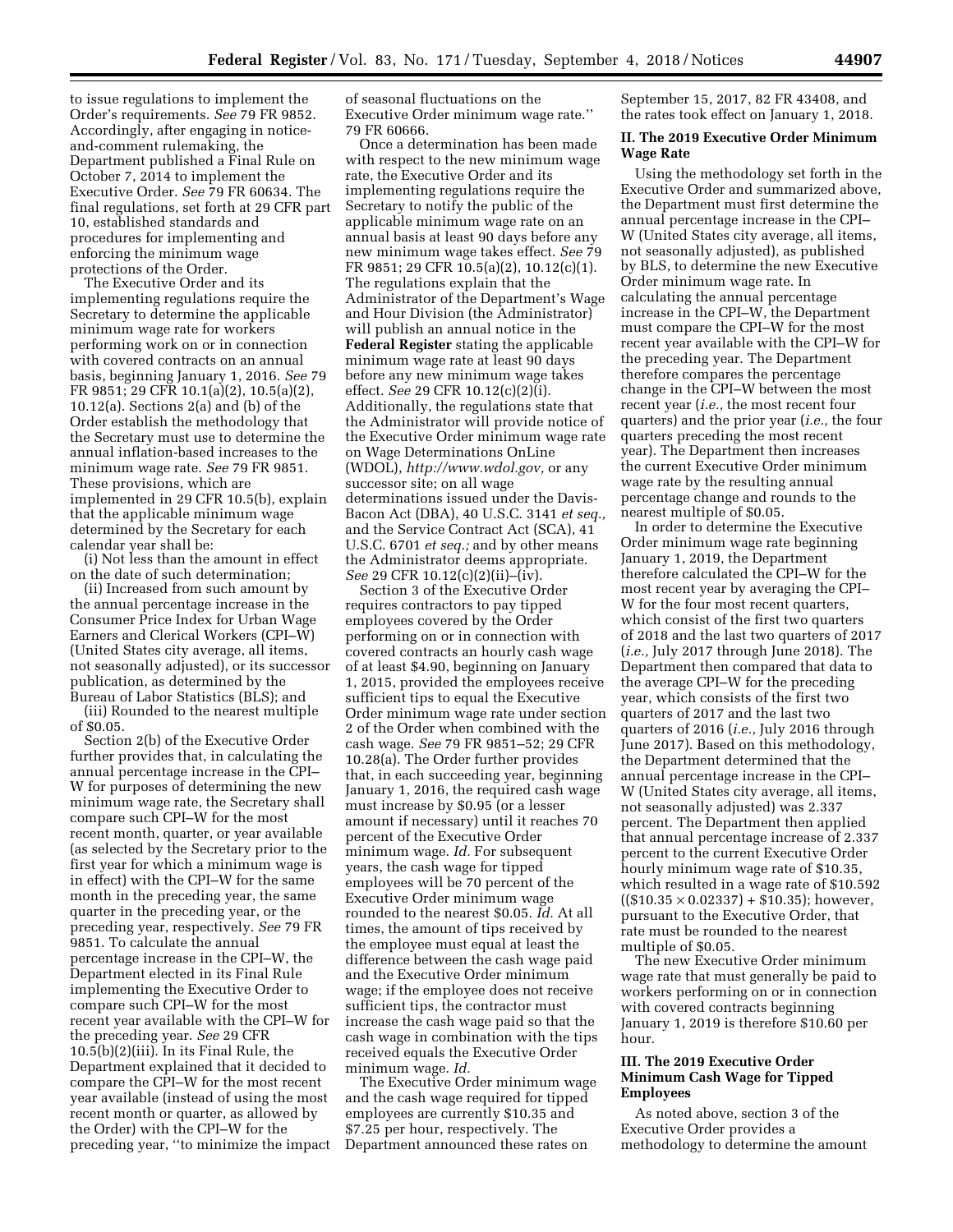of the minimum hourly cash wage that must be paid to tipped employees performing on or in connection with covered contracts. Because the cash wage for tipped employees reached 70 percent of the Executive Order minimum wage beginning on January 1, 2018 (*i.e.,* \$7.25 per hour compared to \$10.35 per hour), future updates to the cash wage for tipped employees must continue to set the rate at 70 percent of the full Executive Order minimum wage. Seventy percent of the new Executive Order minimum wage rate of \$10.60 is \$7.42. Because the Executive Order provides that the rate must be rounded to the nearest \$0.05, the new minimum hourly cash wage for tipped workers performing on or in connection with covered contracts beginning

January 1, 2019 is therefore \$7.40 per hour.

### **IV. Appendices**

Appendix A to this notice provides a comprehensive chart of the CPI–W data published by BLS that the Department used to calculate the new Executive Order minimum wage rate based on the methodology explained herein. Appendix B to this notice sets forth an updated version of the Executive Order poster that the Department published with its Final Rule, reflecting the updated wage rates that will be in effect beginning January 1, 2019. *See* 79 FR 60732–33. Pursuant to 29 CFR 10.29, contractors are required to notify all workers performing on or in connection with a covered contract of the applicable minimum wage rate under

the Executive Order. Contractors with employees covered by the Fair Labor Standards Act who are performing on or in connection with a covered contract may satisfy the notice requirement by displaying the poster set forth in Appendix B in a prominent or accessible place at the worksite.

Dated: August, 22, 2018.

#### **Bryan Jarrett,**

*Acting Administrator, Wage and Hour Division.* 

# **Appendix A: Data Used To Determine Executive Order 13658 Minimum Wage Rate Effective January 1, 2019**

*Data Source:* Consumer Price Index for Urban wage Earners and Clerical Workers (CPI–W) (United States city average, all items, not seasonally adjusted).

|                                            | Quarter 3          |                    |                    | Quarter 4          |                    |                    | Quarter 1          |                    |                    | Quarter 2          |                    |                    | Annual<br>Average    |
|--------------------------------------------|--------------------|--------------------|--------------------|--------------------|--------------------|--------------------|--------------------|--------------------|--------------------|--------------------|--------------------|--------------------|----------------------|
| 2016Q3 to<br>2017Q2<br>2017Q3 to<br>2018Q2 | 234.771<br>238.617 | 234.904<br>239.448 | 235.495<br>240.939 | 235.732<br>240.573 | 235.215<br>240.666 | 235.390<br>240.526 | 236.854<br>241.919 | 237.477<br>242.988 | 237.656<br>243.463 | 238.432<br>244.607 | 238.609<br>245.770 | 238.813<br>246.196 | 236.6123<br>242.1427 |
| <b>Annual Percent-</b><br>age Increase     |                    |                    |                    |                    | .                  |                    |                    |                    |                    |                    |                    |                    | 2.337%               |

## **Appendix B: Updated Version of the Executive Order 13658 Poster**

**BILLING CODE 4510–27–P**